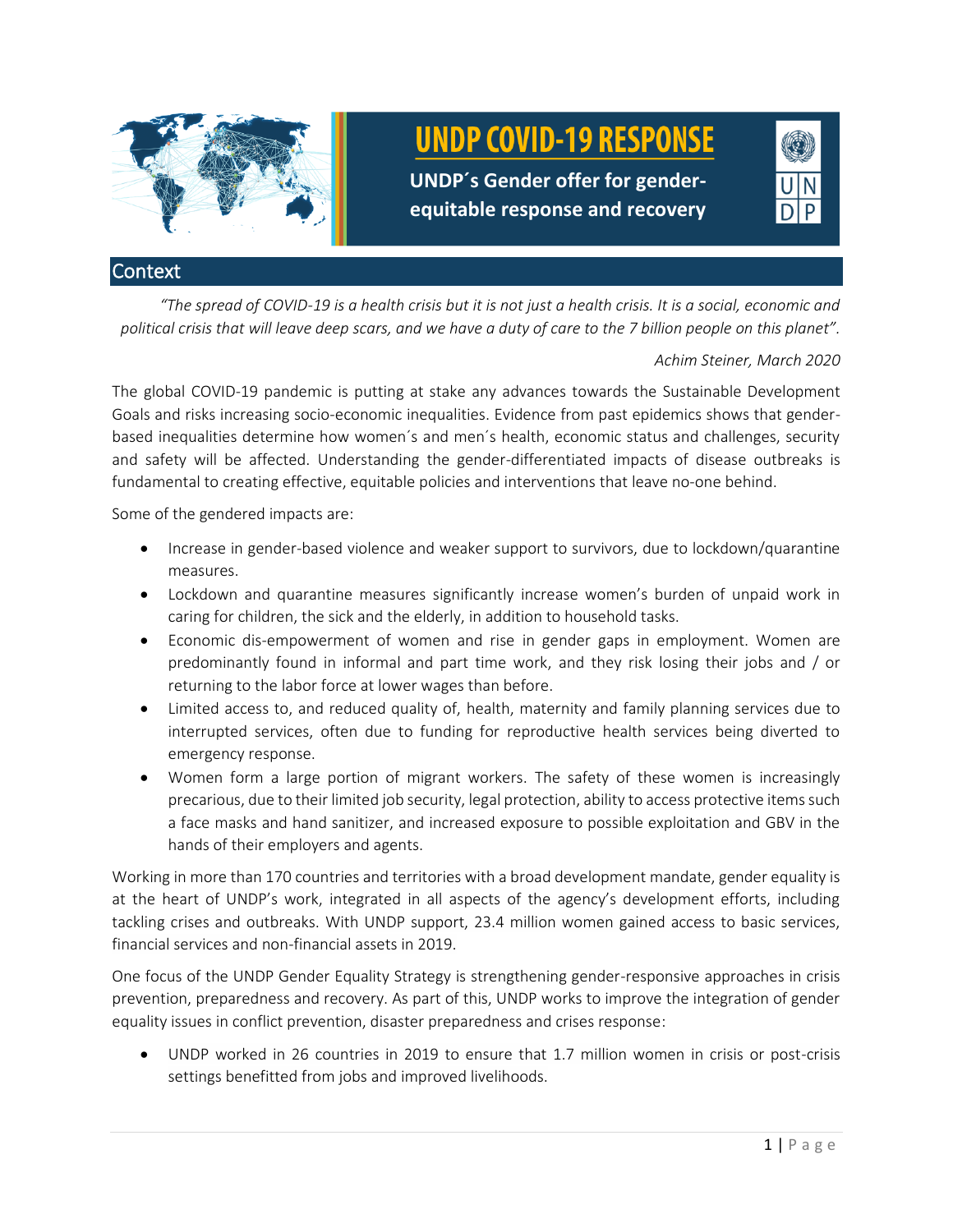- [UNDP's Gender and Recovery Toolkit](https://eur03.safelinks.protection.outlook.com/?url=https%3A%2F%2Fwww.undp.org%2Fcontent%2Fundp%2Fen%2Fhome%2Flibrarypage%2Fwomens-empowerment%2Fundp-gender-and-recovery-toolkit.html&data=02%7C01%7Caroa.santiago%40undp.org%7Ca7e816ebfba54fdb915808d7d033f36c%7Cb3e5db5e2944483799f57488ace54319%7C0%7C0%7C637206793855516771&sdata=xIEVWwcWEXa0eqXhRV%2BOA1ODE8JqQIRk0dSF1KUmU%2Fw%3D&reserved=0) provides guidance on advancing gender equality in crisis and recovery settings, with a strong focus on women´s engagement and gender mainstreaming.
- UNDP is a core partner in the [EU-UN Spotlight Initiative,](https://eur03.safelinks.protection.outlook.com/?url=https%3A%2F%2Fwww.spotlightinitiative.org%2F&data=02%7C01%7Caroa.santiago%40undp.org%7Ca7e816ebfba54fdb915808d7d033f36c%7Cb3e5db5e2944483799f57488ace54319%7C0%7C0%7C637206793855526766&sdata=PYUvMdshCsqs197wuT1735bXGaOIycgxVnIMzns%2Bics%3D&reserved=0) a global, multi-year initiative to accelerate efforts to end violence against women and girls that is targeting 50 million direct beneficiaries across five regions and more than 25 countries.

# UNDP´s Gender offer for COVID-19 immediate response and recovery

UNDP´s overall offer to countries targets the three stages of the COVID-19 crisis: 1) Preparation or presurge, 2) Crisis response or surge, and 3) Recovery or post-surge. To support countries in these stages, UNDP has developed three major service lines. UNDP´s gender offer within these service lines is the following:

# Service line 1. Health systems support

- 1. Develop special gender-based violence (GBV) prevention and response plans, including strengthen and adapt referral pathways so that expected increased number of GBV victims can access services(e.g. from violence within households and violence suffered by stay-in workers).
- 2. Provide knowledge and skills to governmental officials to develop gender action plans for national health crisis response to COVID-19 and address the gender impact of disease outbreak considering how to address structural inequalities.
- 3. Develop public awareness campaigns on shared domestic responsibilities and prevention of gender-based violence during COVID crisis (including home confinement and recovery phase), including a focus on redefining masculinities with behavioural insights.

# Service line 2. Inclusive and integrated crisis management responses

- 1. Provide policy and technical support to governments on the gender equality dimensions of COVID 19 in non-health ministries. Conduct gender analysis that supports national and local multisectoral planning and financing for COVID 19 crisis management.
- 2. Provide knowledge and skills to governmental officials and civil society organizations to develop systems (including digital initiatives) and strategies for women's participation and CSOs in disaster response actions and programs, and in decision-making, especially those most difficult to reach.
- 3. Design and implement public awareness campaigns to strengthen social cohesion, solidarity and gender-equitable behavior during and post-disaster phases.

# Service line 3. Addressing the socio-economic impact

1. Assist to integrate gender analysis while conducting macro, meso and micro and socioeconomic assessments, and crisis dashboards to support inter-sectoral planning and COVID 19 response.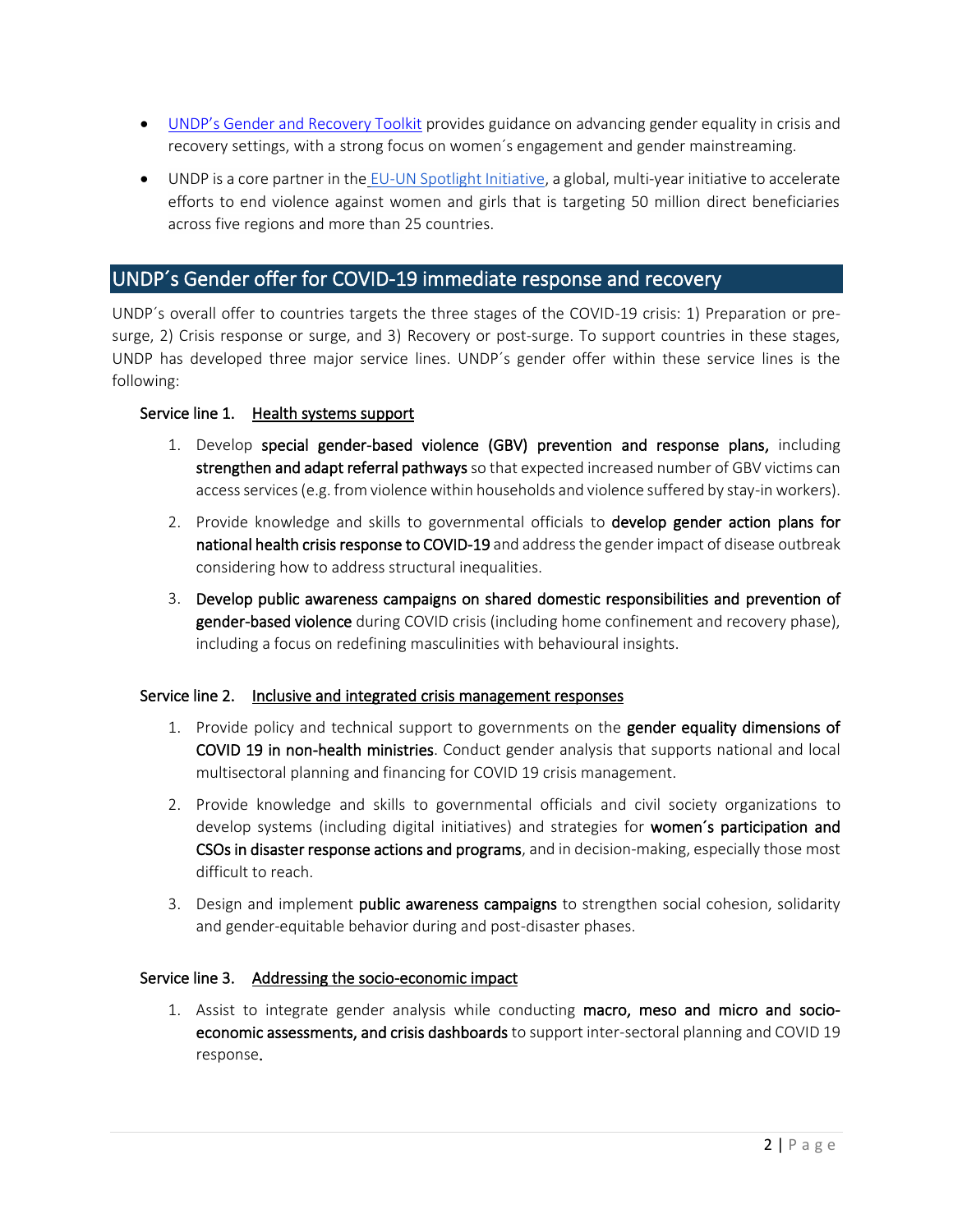- 2. Develop gender-responsive social protection strategies and robust social protection systems in the response to COVID-19, with emphasis in 1) adapting social protection to the needs of women and men, 2) universal social protection floors and 3) unpaid care work.
- 3. Assist to design and implement programs for the economic recovery of women, especially for those furthest left behind, with emphasis in 1) Subsidies, relief and fiscal policies to support small-medium business of women (tax exemptions, co-payments of social protection, etc); 2) Employment policies to informal workers and domestic workers; 3) Financial inclusion; 4) programs for women's skills development adapted to the Future of Work (e.g. targeting professions that can be done remotely, adapted to current and upcoming market needs and value chains constraints), with focus to those women most affected by the crisis $^1\!\!$ .
- 4. Facilitate multi-stakeholder platforms for women's economic recovery, including private sector, civil society organizations, financial systems, and national and local governments.

# GPN Global gender team thematic and regional contacts

### Lead:

Raquel Lagunas, BPPS Gender team lead, a.i. Raquel.lagunas@undp.org

### Regional team leaders:

- Gender advisor for Africa: Odette Kabaya[. odette.kabaya@undp.org](mailto:odette.kabaya@undp.org)
- Gender advisor for Arab States: Frances Guy. [frances.guy@undp.org](mailto:frances.guy@undp.org)
- Gender advisor for Asia Pacific: Koh Miyaoi. [koh.miyaoi@undp.org](mailto:koh.miyaoi@undp.org)
- Gender advisor for Europe and Central Asia: Bharati Sadasivam[. Bharati.sadasivam@undp.org](mailto:Bharati.sadasivam@undp.org)
- Gender advisor for Latin America and the Caribbean: Eugenia Piza Lopez[. Eugenia.piza](mailto:Eugenia.piza-lopez@undp.org)[lopez@undp.org](mailto:Eugenia.piza-lopez@undp.org)

#### Thematic global focal points:

- Gender-based violence, crisis and recovery: Diego Antoni. [diego.antoni@undp.org;](mailto:diego.antoni@undp.org) Eugenia Piza Lopez [Eugenia.piza-lopez@undp.org;](mailto:Eugenia.piza-lopez@undp.org) Sebastian Essayag [sebastian.essayag@undp.org;](mailto:sebastian.essayag@undp.org) Vivian Souz[a vivian.souza@undp.org.](mailto:vivian.souza@undp.org)
- Gender issues in health: Kenechukwu Esom. [Kenechukwu.esom@undp.org.](mailto:Kenechukwu.esom@undp.org)
- Gender mainstreaming into government response and institutional transformation: Jesus Sanchez Mugica. [jesus.sanchez@undp.org;](mailto:jesus.sanchez@undp.org) [Guillermina.martinez@undp.org.](mailto:Guillermina.martinez@undp.org)
- Gender issues in economic development and livelihoods, including private sector, social protection and unpaid work: Aroa Santiago. [aroa.santiago@undp.org;](mailto:aroa.santiago@undp.org) Diana Gutierrez. [diana.gutierrez@undp.org;](mailto:diana.gutierrez@undp.org) Guillermina Martin [Guillermina.martin@undp.org;](mailto:Guillermina.martin@undp.org) Bharati Sadasivam [Bharati.sadasivam@undp.org;](mailto:Bharati.sadasivam@undp.org) Andrea Castano [andrea.castano@undp.org;](mailto:andrea.castano@undp.org)

<sup>&</sup>lt;sup>1</sup> Including domestic workers, sex workers, informal workers, small business entrepreneurs, those working in the service industry.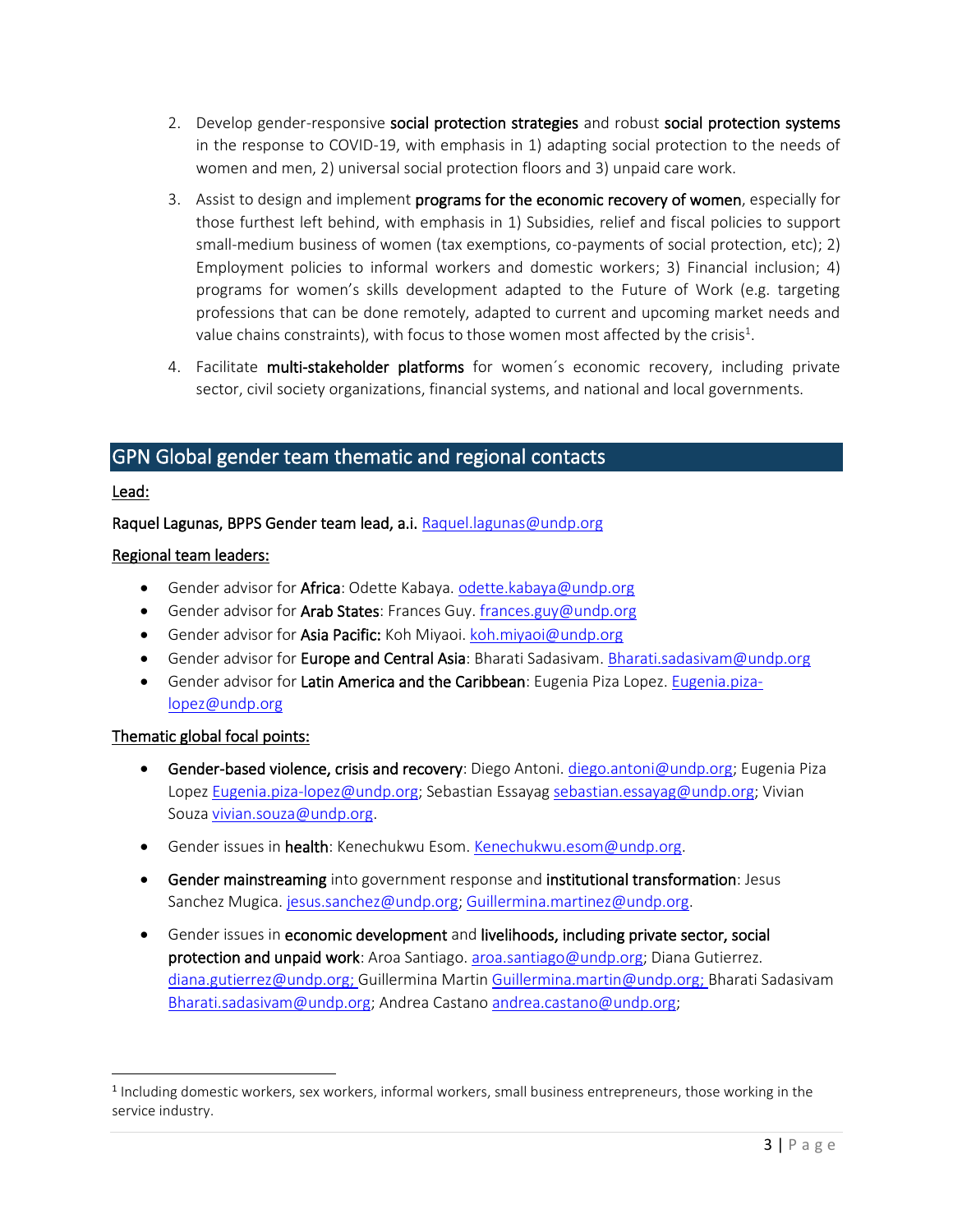• Gender issues in environment and climate change: Verania Chao. [Verania.chao@undp.org;](mailto:Verania.chao@undp.org) Ciara Daniels. [Ciara.daniels@undp.org;](mailto:Ciara.daniels@undp.org) Bharati Sadasivam [Bharati.sadasivam@undp.org](mailto:Bharati.sadasivam@undp.org) Andea Quesada [andrea.quesada@undp.org.](mailto:andrea.quesada@undp.org)

# Annex 1- Summary of gender issues in COVID-19 crisis

1. Significant increase in gender-based violence (GBV) and weaker support to GBV survivors that may put security in danger. A UNDP assessment of the impact of the Ebola outbreak in Sierra Leone showed how women and girls experienced heightened risk of sexual violence and GBV. Economic hardships caused by the Ebola crisis, as well as the by-products of the emergency response such as children being at home from school and limitations on movement, often translated into an increase in cases of domestic violence and sexual abuse, especially of teenage girls and women spouses. Furthermore, during periods of crisis, women and men are forced to adopt new roles challenging preexisting social norms and societal roles. The newly defined roles -for instance, diminished role of men as the main earners- creates anxiety among women and men and thus further tensions in the household. Stress, alcohol consumption and financial difficulties are well known triggers for gender-based violence and quarantine measures being imposed around the world will increase all three.

During the COVID-19 outbreak, gendered consequences have been reported in China and other countries by workers supporting survivors of gender-based violence. For instance, an NGO assisting GBV victims in Jingzhou received three times more reports of domestic violence in February 2020 compared to the same month last year (Sixth tone, 2020). In fact, abusers are likely to capitalize on COVID-19 consequences, such as the breakdown of normal protection structures and support, to further isolate their victims and exercise stronger power over them. The Twitter hashtag *#AntiDomesticViolenceDuringEpidemic* was used more than 3,000 times on a Chinese social media platform, making evident that this violent outbreak parallels COVID-19 (BBC, 2020).

While there is an increasing need to respond to GBV, the competing pressure to respond to COVID-19 cases disrupts social, health and juridical support for gender-based violence survivors. This was already observed during the Ebola outbreak. Because of the re-allocation of resources towards the Ebola response, restrictions on movement, and fear of contracting Ebola, GBV survivors were prevented from seeking medical and police attention, making cases go unrecorded (UNDP, Irish Aid, 2015). In China, shelters for GBV survivors in some villages were repurposed for other needs during the COVID-19 outbreak, and in some countries GBV hotlines and judicial processes are offering reduced services. Thus, in times of disruption, referral pathways for GBV survivors are limited and sometimes diminished.

- 2. Stay-in workers (domestic, care and sex workers), who are mostly women, are more exposed to violence and different forms of exploitation. This is particularly severe for stay-in (and especially irregular) migrant workers, as they tend to be more isolated, more dependent to their employers and with limited access to social protection services.
- 3. Exponential increase in unpaid domestic work and care burdens are overwhelmingly put on women´s shoulders. Globally women perform on average more than twice the amount of unpaid work as men. Due to school and social services closures, care needs for the elderly, children, sick and dependents are severely exacerbated. Due to the existing structures of the workforce (including gender pay gap) and social norms, women are more likely to experience a significant increase of unpaid work and care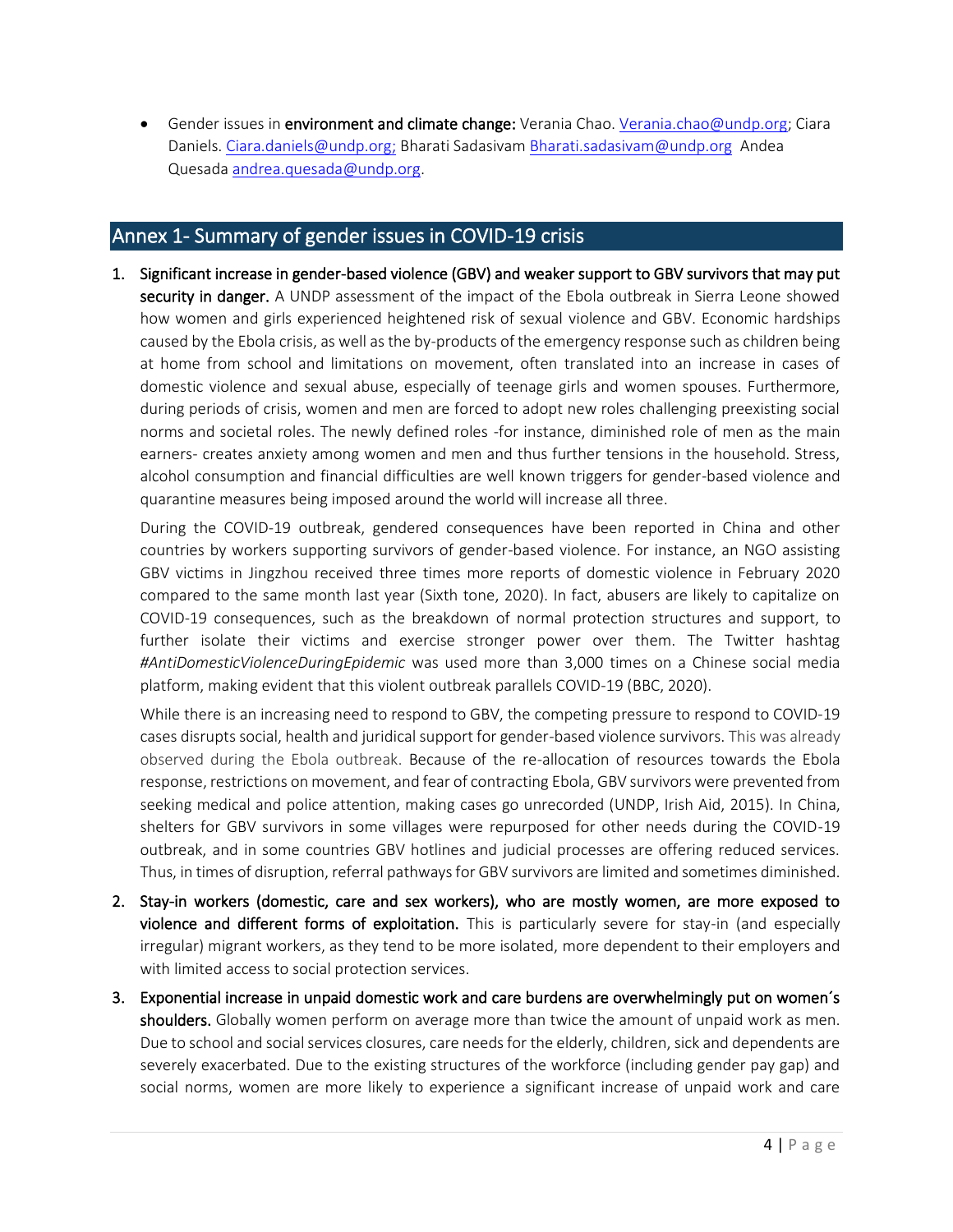burdens. This does not only imply increased time poverty, but also can have an impact on their livelihoods and upward job mobility. In certain cases, this may lead to women having to quit or lose their job.

- 4. Economic dis-empowerment of women and gender gap increase in employment. In times of crisis, employment might be prioritized for men. As women tend to have fewer stable jobs, often regarded as secondary, and with higher care responsibilities put over them, they are more likely to lose employment, experience more difficulty finding new jobs. In some cases, this can lead to food insecurity for women and families. In fact, UNDP´s Gender Social Norms Index evidenced that "Globally 50 percent of men agree that, in times of scarcity, men should have more rights to get jobs instead of women" (UNDP, 2020). Also, women form most of informal employment in many countries, informal employees are more likely to lose their jobs in times of scarcity and be unprotected from social protection services. Additionally, women are most of the service industry (e.g. 90% in Barbados, Bahrain, Argentina) and this sector is especially affected by the outbreak. In Ebola-affected Sierra Leone, the economic dis-empowerment of women led to an increase of transactional sex for women´s economic survival, which in turn was one of the reasons for a widespread increase in teenage pregnancy (UNDP, Irish Aid, 2015).
- 5. Women and men have different exposure to COVID-19. Conversely to the previous point, women make up 70% of the world's health and social sectors including, nurses, care givers, cleaners and other professions that are at high risk to COVID-19. Health care workers are most exposed to coronavirus and to exhaustion due to long working hours. Most of flight attendants, teachers and service industry workers are women, and they conform also most care providers of the sick family members. At the same time, men are a majority in the transportation and logistics, policy and armed forces, have higher activity rates worldwide and more engaged in out-from-home activities. They also have social and health practices associated to masculine gender roles that exposes them to COVID-19.
- 6. Worsening food security especially for vulnerable and single-headed families. In times of crisis women tend to eat less to provide for children and other family members (GPF, 2008).
- 7. Discriminatory and gender-blind laws negatively impact women's interaction with and access to healthcare including testing, treatment, care and support services. Emergency laws in response to epidemics such as COVID19 often lack the robust stakeholder engagement necessary to fully address the gendered impact of the epidemic. For instance, emergency laws and policies are often used to deprioritize women's needs as essential health services are recategorized. Gender norms negatively impact on effective disease response by discouraging discussion about disease prevention, behavioral change including health-seeking behavior and limiting independent decision-making related to sexual and reproductive health.
- 8. Limited access to health and family planning services for women in some countries due to genderbased social norms and interrupted services. Gender bias and conditioning may cause women and girls to delay reporting healthcare issues, including pregnancy symptoms, and/or prevent access to women's health and reproductive treatment. For instance, social norms in some communities may dictate that women cannot obtain health services on their own or from male service providers (CRRE, 2020). Interrupted services also have an impact on women´s ability to manage their family planning. From Ebola affected Sierra Leone, data indicates a spike in maternal mortality due to resources diverted elsewhere. In fact, during this time, more women died of reproductive related issues than those who died of Ebola itself (Lewis, 2020).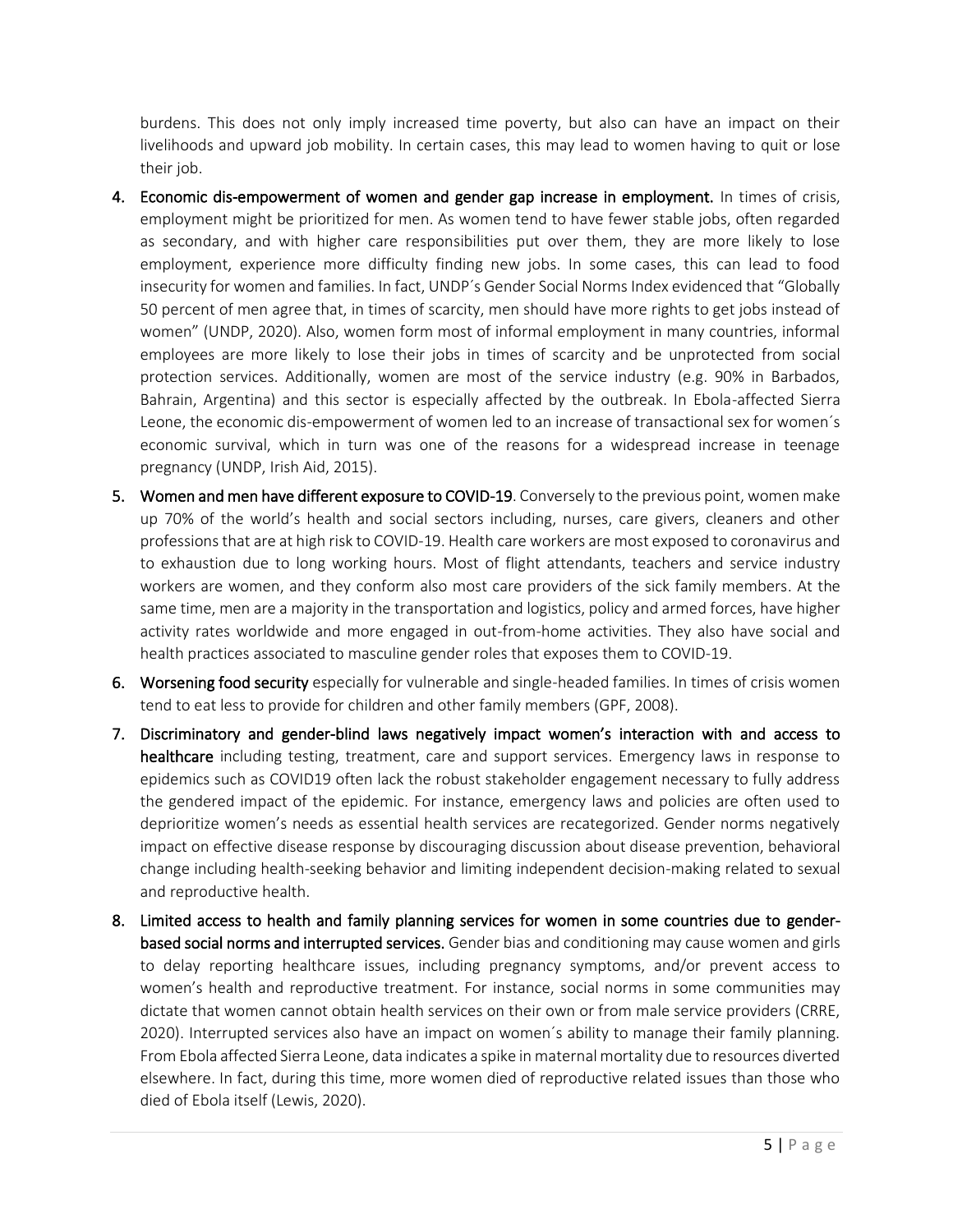- 9. COVID-19 impacts women and men differently. Women and men may face different psycho-social impacts of the pandemic. Women may experience more stress and emotional impact combining distant work, household duties and parenting, while women and men equally can be distressed by unfamiliar health threat, economic uncertainty and instability. In contexts where gender-based roles are stricter, men may see their socially expected role as family "breadwinner" challenged and may lead to higher numbers of depression and even suicide, as demonstrated in refugees and internally displaced persons crises (O'Connor, Pirkis, 2016). This fact, together with the stereotypical association of masculinities with strength and even violence may lead to also gender-based violence as discussed above. The impact is also different in elder women and men. Globally, most of the **elderly living alone are women, whereas** elder men living alone tend to be more isolated and have less safety networks (Vandervoort, 2012). Severe consequences of COVID-19 can be overlapping and interdependent based on race, class, age, (dis)ability and gender. Additionally, different gendered impacts of the COVID-19 crisis are also compounded when considering vulnerable populations such as migrants, prisoners, and other social groups. Minorities and people with disabilities are affected due to pre-existing issues with access to health, social care systems and education and can be subject to further stigma and discrimination. LGBTIQ populations are likely to suffer more marginalization in conditions of stress and insecurity.
- 10. Shelter and sanitation, especially in developing and least developed countries, pose an added challenge mostly over women. Women- headed households are more likely to have inadequate housing compared to males, which can increase health risks, especially in cases of overcrowding of shelters (CARE, 2020). Refugees, internally displaced persons are at an additional risk for COVID-19, yet in some circumstances, may lack appropriate resources to seek adequate healthcare.
- 11. Women are likely to be more excluded from leadership and decision-making arenas, and from accessing information. Social norms may exclude women from decision-making roles, as well as from information channels. Women have less access to internet and new technologies globally. In fact, 327 million fewer women than men have a smartphone and can access the mobile Internet in the world (OECD, 2018). This has a direct impact on women´s ability to get informed and adapt to the COVID-19 crisis, as ICTs are proving to be critical during the outbreak. The lack of women´s participation in decision making and in communication channels limits the reach and impact of recovery efforts and the possibilities to revitalize economies. In crisis contexts, women's organizations are not likely to be engaged, despite that they are key in mobilizing women and most-at-risk populations, in contributing to preparedness for disaster and recovery, and in helping to bring important social and economic issues to the table.
- 12. With a few exceptions<sup>2</sup>, a lack of gender-disaggregated information about the crisis and its health impacts, hampering appropriate interventions as they are designed based on assumptions rather than reality.

# References:

BBC (2020) *Coronavirus: Five ways virus upheaval is hitting women in Asia.* (Available at: [https://www.bbc.com/news/world-asia-51705199\)](https://www.bbc.com/news/world-asia-51705199)

 $<sup>2</sup>$  The Italian National Institute of Health shares on a daily basis Covid-19 data disaggregated by age and gender</sup> (57,989 cases: 58.1% men, 41.9% women).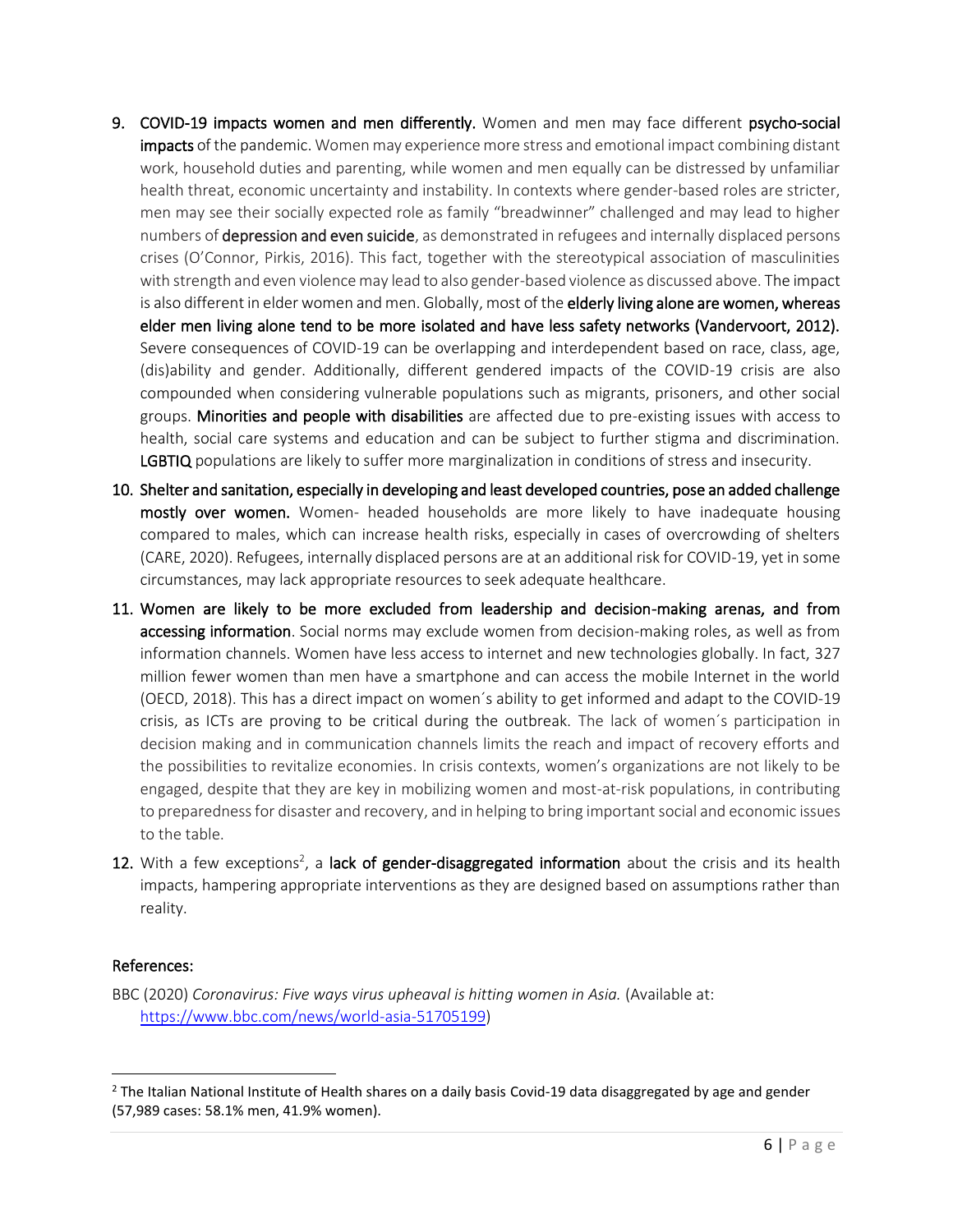- CARE (2020) Gender implication of COVID-19 outbreaks in development and humanitarian settings. (Available at: [https://www.care.org/sites/default/files/gendered\\_implications\\_of\\_covid-19\\_-](https://www.care.org/sites/default/files/gendered_implications_of_covid-19_-_full_paper.pdf) [\\_full\\_paper.pdf\)](https://www.care.org/sites/default/files/gendered_implications_of_covid-19_-_full_paper.pdf)
- GPF (Global Policy Forum) *The effects of the food crisis on women and their families.* (Available at: [https://www.globalpolicy.org/social-and-economic-policy/world-hunger/general-analysis-on](https://www.globalpolicy.org/social-and-economic-policy/world-hunger/general-analysis-on-hunger/46209.html)[hunger/46209.html\)](https://www.globalpolicy.org/social-and-economic-policy/world-hunger/general-analysis-on-hunger/46209.html)
- Lewis, H. (2020) *The coronavirus is a disaster for feminism.* The Atlantic. (Available at: [https://www.theatlantic.com/international/archive/2020/03/feminism-womens-rights-coronavirus](https://www.theatlantic.com/international/archive/2020/03/feminism-womens-rights-coronavirus-covid19/608302/)[covid19/608302/\)](https://www.theatlantic.com/international/archive/2020/03/feminism-womens-rights-coronavirus-covid19/608302/)
- O'Connor, R. C; Pirkis, J. (2016) *The international handbook of suicide prevention.* Blackwell: London.
- OECD (2018) *Bridging the digital gender divide. Include, upskill, innovate.* (Available at: [http://www.oecd.org/internet/bridging-the-digital-gender-divide.pdf\)](http://www.oecd.org/internet/bridging-the-digital-gender-divide.pdf)
- Regional Risk Communication and Community Engagement Working group for Asia Pacific (RCCE) (2020) COVID-19: How to include marginalized and vulnerable people on risk communication and community engagement. (Available at: [https://reliefweb.int/report/world/covid-19-how-include](https://reliefweb.int/report/world/covid-19-how-include-marginalized-and-vulnerable-people-risk-communication-and?utm_medium=social&utm_campaign=shared&utm_source=facebook.com)[marginalized-and-vulnerable-people-risk-communication](https://reliefweb.int/report/world/covid-19-how-include-marginalized-and-vulnerable-people-risk-communication-and?utm_medium=social&utm_campaign=shared&utm_source=facebook.com)[and?utm\\_medium=social&utm\\_campaign=shared&utm\\_source=facebook.com\)](https://reliefweb.int/report/world/covid-19-how-include-marginalized-and-vulnerable-people-risk-communication-and?utm_medium=social&utm_campaign=shared&utm_source=facebook.com)
- Sixth Tone (2020) Domestic Violence Cases Surge During COVID-19 Epidemic. (Available at: [https://www.sixthtone.com/news/1005253/domestic-violence-cases-surge-during-covid-19](https://www.sixthtone.com/news/1005253/domestic-violence-cases-surge-during-covid-19-epidemic) [epidemic\)](https://www.sixthtone.com/news/1005253/domestic-violence-cases-surge-during-covid-19-epidemic)
- UNDP (2020) Tackling social norms. A game changer for gender inequalities. (Available at: [http://hdr.undp.org/sites/default/files/hd\\_perspectives\\_gsni.pdf\)](http://hdr.undp.org/sites/default/files/hd_perspectives_gsni.pdf)
- UNDP, Irish Aid (2015) Assessing sexual and gender-based violence during the Ebola Crisis in Sierra Leone. (Available at:

[https://www.sl.undp.org/content/sierraleone/en/home/library/crisis\\_prevention\\_and\\_recovery/asse](https://www.sl.undp.org/content/sierraleone/en/home/library/crisis_prevention_and_recovery/assessing-sexual-and-gender-based-violence-during-the-ebola-cris.html) [ssing-sexual-and-gender-based-violence-during-the-ebola-cris.html\)](https://www.sl.undp.org/content/sierraleone/en/home/library/crisis_prevention_and_recovery/assessing-sexual-and-gender-based-violence-during-the-ebola-cris.html)

- UNFPA (2020) Technical brief. COVID-19: A gender lens. Protecting secual and reproductive health and rights and promoting gender equality. (Available at[: https://www.unfpa.org/resources/covid-19](https://www.unfpa.org/resources/covid-19-gender-lens) [gender-lens\)](https://www.unfpa.org/resources/covid-19-gender-lens)
- UN Women (2020) The COVID-19 Outbreak and gender: Key advocacy points from Asia and the Pacific. (Available at: [https://www2.unwomen.org/-](https://www2.unwomen.org/-/media/field%20office%20eseasia/docs/publications/2020/03/ap-giha-wg-advocacy.pdf?la=en&vs=2145) [/media/field%20office%20eseasia/docs/publications/2020/03/ap-giha-wg](https://www2.unwomen.org/-/media/field%20office%20eseasia/docs/publications/2020/03/ap-giha-wg-advocacy.pdf?la=en&vs=2145)[advocacy.pdf?la=en&vs=2145\)](https://www2.unwomen.org/-/media/field%20office%20eseasia/docs/publications/2020/03/ap-giha-wg-advocacy.pdf?la=en&vs=2145)
- UN Women (2020) Género y el COVID-19 en América Latina y el Caribe: Dimensiones de género en la respuesta [Gender and COVID-19 in Latin America and the Caribbean: Gender dimensions in its response]. (Available at[: https://www2.unwomen.org/-](https://www2.unwomen.org/-/media/field%20office%20americas/documentos/publicaciones/2020/03/briefing%20coronavirusv1117032020.pdf?la=es&vs=930) [/media/field%20office%20americas/documentos/publicaciones/2020/03/briefing%20coronavirusv11](https://www2.unwomen.org/-/media/field%20office%20americas/documentos/publicaciones/2020/03/briefing%20coronavirusv1117032020.pdf?la=es&vs=930) [17032020.pdf?la=es&vs=930\)](https://www2.unwomen.org/-/media/field%20office%20americas/documentos/publicaciones/2020/03/briefing%20coronavirusv1117032020.pdf?la=es&vs=930)
- US National Domestic Violence Hotline (2020) Staying safe during COVID-19 (Available at: [https://www.thehotline.org/2020/03/13/staying-safe-during-covid-19/\)](https://www.thehotline.org/2020/03/13/staying-safe-during-covid-19/)